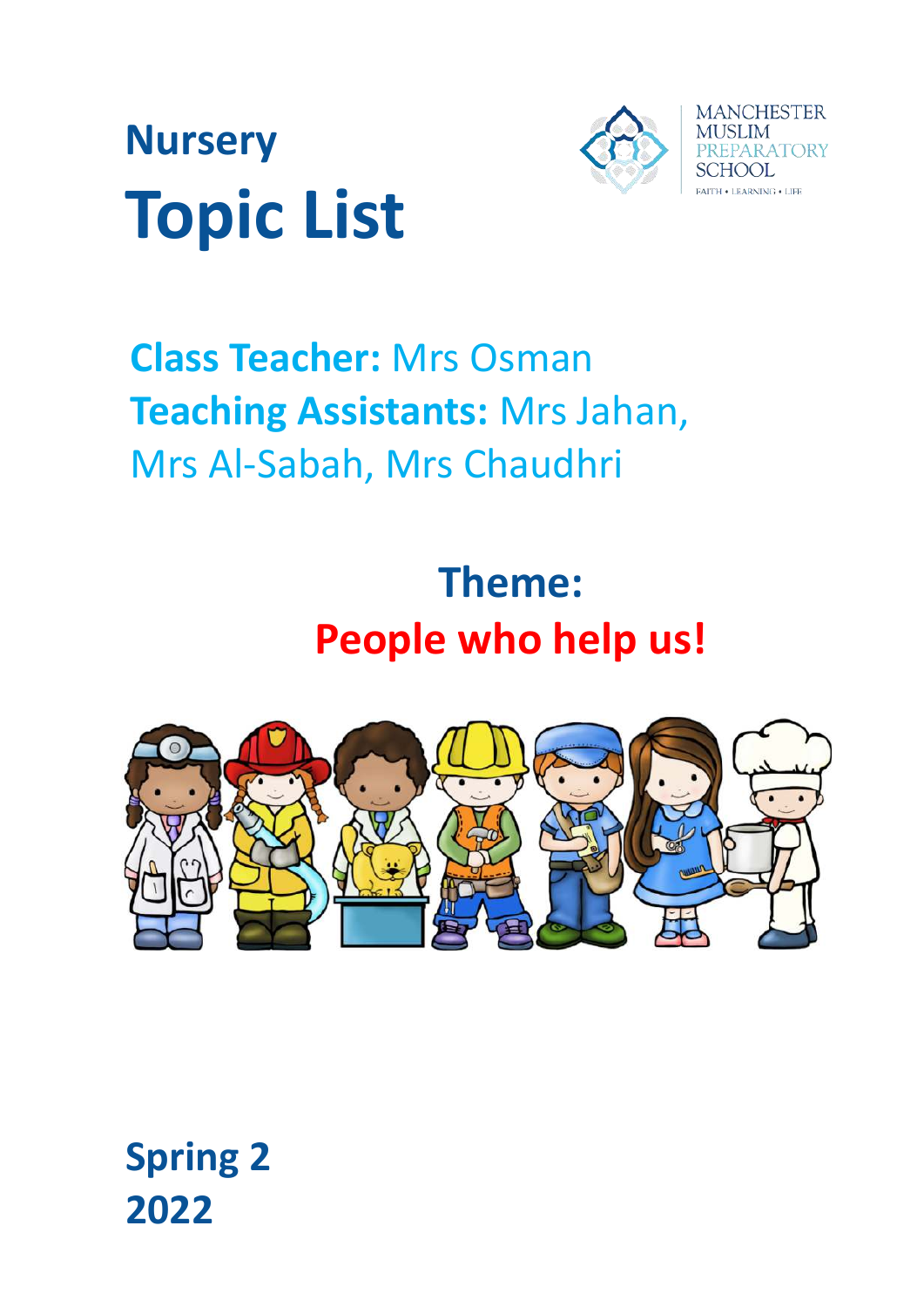### **COMMUNICATION AND LANGUAGE II PHYSICAL DEVELOPMENT**

- This term we are focusing on developing our vocabulary – through our topic work the children will be learning new words when visitors come to talk to them, and asking and answering 'why' and 'how' questions
- The children are going to continue to recap and retell experiences – the emphasis this term will be on emergent writing.
- During circle times the focus will be on sharing ideas and elaborating them.
- They will continue to develop their confidence in speaking to a larger group through role play e.g. being a fire fighter or a doctor.

#### **MATHEMATICS**

- The children will continue to count numbers accurately using a variety of different ways and using resources connected to this term's topic.
- They are going to continue to learn to recognise numbers from 1 to 5, to 10 and to order numbers to 5, to 10.
- The topic for Maths this term is patterns
- The children will be exploring patterns in the natural environment e.g. the brick walls, patterns on barks of trees and veins on leaves
- They will be introduced to repeating patters: first to copy, and then continue a repeating pattern.
- The next step will be to create their own pattern.



- Nursery will continue to use the bikes this term and learn to cycle around obstacles.
- When playing with balls, the focus will be on working with a partner - to throw and catch
- We will focus on skills like hopping, skipping, standing on one foot this term.
- Fine motor skills activities will include confident use of scissors and using tools like staplers, butterfly pins and Scotch tape when making models of emergency services vehicle like fire engines, police vehicles and ambulances.

### **QURAN**

**Memorisation:** Surah al-Asr **Revision:** Surah al-Fatihah, al-Ikhlaas and al-Kawthar

**Reading:** Sing the Arabic alphabet and continue to teach phonetic pronunciation.